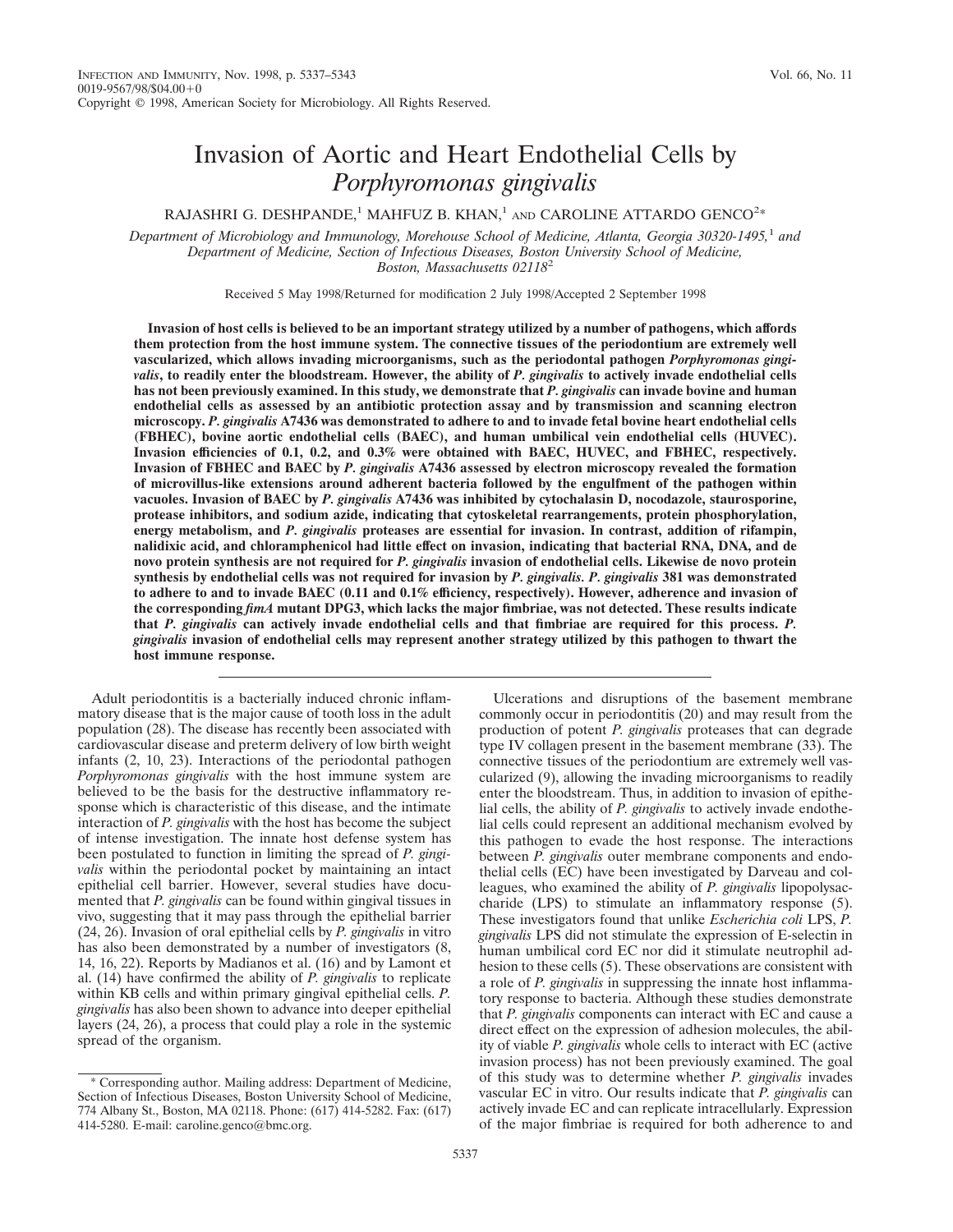invasion of EC. We have also characterized the metabolic requirements for invasion of EC by *P. gingivalis*.

### **MATERIALS AND METHODS**

**Bacterial strains.** *P. gingivalis* A7436 was originally isolated from a patient with refractory periodontitis and was characterized in our laboratory; strain 381 and its *fimA* mutant DPG3 have been described previously (17). *P. gingivalis fimA* mutant DPG3 was constructed following allelic exchange of *P. gingivalis* 381 with the insertionally inactivated *fimA* gene (17). As seen previously, *P. gingivalis* 381 cultures were electron dense and produced long slender fimbriae (ca. 15 nm in diameter) that were easily seen in negatively stained preparations  $(22)$ . By contrast, we did not detect these long fimbriae on the surface of the corresponding *P. gingivalis fimA* mutant DPG3 (22), indicating that the insertion mutation in DPG3 blocked fimbria production. *P. gingivalis* A7436 and 381 were grown on anaerobic blood agar (ABA) plates (BBL media; Becton Dickinson Co., Cockeysville, Md.), and DPG3 was grown on ABA containing erythromycin (10  $\mu$ g/ml) under anaerobic conditions in an anaerobic chamber (with 85% N<sub>2</sub>, 10%)  $CO<sub>2</sub>$ , and 5% H<sub>2</sub>) for 3 to 5 days, inoculated into fresh Schaedler broth (Difco) (containing erythromycin for DPG3), and grown for 24 h until the optical density reached 1.0.

**Interaction of** *P. gingivalis* **with EC.** Adherence and invasion of *P. gingivalis* was assessed in bovine aortic endothelial cells (BAEC), fetal bovine heart endothelial cells (FBHEC), and human umbilical vein endothelial cells (HUVEC) as described previously with EC (22). Invasion of KB oral EC (GIBCO-BRL Life Technologies, Grand Island, N.Y.) was as previously described (22). BAEC (Repository no. AG08592, N.I.A. Aging Cell Culture Repository, Coriell Institute for Medical Research, Camden, N.J.) and FBHEC (ATCC CRL 1395, American Type Culture Collection [ATCC], Rockville, Md.) were maintained in Dulbecco's modified Eagle medium (DMEM) (GIBCO-BRL Life Technologies) supplemented with 10% heat-inactivated newborn calf serum (NCS [GIBCO-BRL]) and penicillin-streptomycin-glutamine (GIBCO-BRL). FBHEC were supplemented with 100 ng of fibroblast growth factor (GIBCO-BRL)/ml. HUVEC (ATCC CRL 1730; ATCC) were maintained in F-12K medium (ATCC) supplemented with heparin (100 mg/ml; Sigma Chemical Co., St. Louis, Mo.) and  $\overrightarrow{EC}$  growth supplement (50  $\mu$ g/ml; Sigma) in addition to normal human serum and antibiotic solution as described for BAEC. Subcultivation was performed on confluent cultures that had been plated 24 h earlier. All EC were plated at a concentration of 10<sup>6</sup> cells per ml, as determined by cell counting on a Coulter Counter (8). For all invasion assays, we used Falcon six-well flatbottom plates with a volume of 15.5 ml/well and a surface area of 9.6 cm<sup>2</sup>/well. The multiplicity of infection (MOI) was calculated based on the number of cells per well at confluence. *P. gingivalis* strains grown to an optical density of 1.0 were centrifuged, washed with phosphate-buffered saline (PBS), and resuspended in DMEM containing 1 mM MgCl<sub>2</sub> and 0.2 mM CaCl<sub>2</sub> at a final concentration of  $10^8$  cells per ml in the absence of serum. Bacterial suspensions (1.0 ml) were added to confluent EC monolayers (MOI = 100) and incubated at  $37^{\circ}$ C in  $5\%$  $CO<sub>2</sub>$  for 2 h. After incubation, unattached bacteria were removed following washing of the monolayers twice with PBS. EC were lysed in 1 ml of sterile distilled water (dH<sub>2</sub>O) per well and incubated for 30 min, during which they were disrupted by repeated pipetting. Control experiments demonstrated that exposure to water for 30 min did not affect bacterial viability. Lysates were serially diluted, plated on ABA plates, and incubated anaerobically at 37°C for 7 days to determine the number of organisms that adhered to EC. All assays were performed in triplicate.

Invasion of EC monolayers by *P. gingivalis* strains was quantified by determining the number of CFU recovered following antibiotic treatment. Confluent EC monolayers were infected with 1.0 ml of a bacterial suspension (final concentration,  $10^8$  cells), and tissue culture plates were centrifuged at  $2,000 \times g$  for 10 min at 4°C to enhance contact between EC and bacteria. Infected monolayers were incubated at 37°C for 1 to 4 h in a 5%  $CO<sub>2</sub>$  incubator. After every hour, unattached bacteria were removed following washing of the monolayers twice with PBS. External adherent cells were killed by incubating the infected monolayers with DMEM containing  $100 \mu g$  of metronidazole/ml. This concentration of antibiotic was sufficient to completely kill 10<sup>8</sup> bacteria per ml in 1 h (data not shown). The antibiotic did not affect the morphology or viability of the EC as detected by their ability to exclude trypan blue. Controls for antibiotic killing of *P. gingivalis* were included in all experiments. After exposure to antibiotic, monolayers were washed twice with PBS, and EC were lysed in 1 ml of sterile  $dH_2O$ per well and incubated for 30 min. Lysates were diluted and plated on ABA plates and incubated anaerobically at 37°C for 7 days. CFU of invasive organisms were then enumerated. Invasion was expressed as the percentage of the initial inoculum recovered after antibiotic treatment and EC lysis. All assays were performed in triplicate. *E. coli* JM109 and HB101 were used as appropriate negative controls for invasion assays with BAEC.

Since our results indicated that cytochalasin D treatment inhibited *P. gingivalis* invasion of EC (see below), we also examined the adherence of *P. gingivalis* to EC in cytochalasin D-treated cultures. When adherence was measured without cytochalasin D treatment, we obtained an adherence efficiency of 0.16%. When adherence was measured in cytochalasin D-treated cultures, we observed an adherence efficiency of 0.14%. Thus, the adherence assay described here is a good readout of the number of bacteria adhering.

To address the possibility of intracellular replication of *P. gingivalis* within the EC, *P. gingivalis* A7436 was incubated with BAEC for 2 h after which the extracellular bacteria were killed by antibiotic treatment. After washing of the wells to remove the antibiotic, the EC were maintained in culture medium for an additional 6 h to allow replication of intracellular bacteria. Lysate was prepared as described above, diluted appropriately, and plated on ABA plates, and CFU were enumerated after incubation under anaerobic conditions as described above.

**Inhibitors of bacterial and EC functions.** The effect of a variety of inhibitors of procaryotic and eucaryotic cell functions on *P. gingivalis* invasion of BAEC was investigated. All chemicals were obtained from Sigma. The following inhibitors, in the solvent and at the final concentration indicated, were used: cytochalasin D, 1 μg/ml in dimethyl sulfoxide (DMSO); nocodazole, 10 μg/ml in DMSO; staurosporine, 1  $\mu$ M in DMSO; sodium azide, 50 mM in PBS; cycloheximide, 100  $\mu$ g/ml in ethanol; chloramphenicol, 5  $\mu$ g/ml in DMEM; rifampin, 0.25  $\mu$ g/ml in acetone; nalidixic acid,  $5 \mu g/ml$  in 1 N NaOH; and a cocktail of protease inhibitors containing aprotonin, 2 µg/ml in dH<sub>2</sub>O; phenylmethylsulfonyl fluoride,<br>0.1 mM in methanol; pepstatin, 0.7 µg/ml in methanol; and benzamidine, 1 mM in methanol. Cytochalasin D and staurosporine were preincubated with the EC for 30 min prior to the addition of the bacteria and remained present throughout the invasion assay. Nocodazole was preincubated with the EC for 1 h on ice and then at 37°C for 30 min prior to reacting with the bacteria. The drug was present during the invasion assay. Cycloheximide was preincubated with the EC for 4 h before bacterial addition and was present during the assay. Sodium azide was preincubated with the EC for 4 h and then removed by washing three times in DMEM prior to bacterial addition. Sodium azide was also preincubated with *P. gingivalis* for 4 h and then removed by washing prior to the assay. Chloramphenicol, rifampin, and nalidixic acid were preincubated with the bacteria for 4 h before reaction with the EC and were present during the assay. Protease inhibitors were preincubated with the bacteria for 30 min prior to the assay. All potential inhibitors were tested at the concentrations used for possible adverse effects on the EC (compared with cells without the inhibitor) by examining the morphology of the cells and the confluency of the monolayer and by trypan blue exclusion. Cytochalasin D, nocodazole, staurosporine, cycloheximide, and the protease inhibitors were examined for any toxic effects on *P. gingivalis* as determined by viable cell counting and were found to have no adverse effect on the viability at the concentrations used. Ethanol, acetone, DMSO, methanol, and NaOH, which were used as solvents, were tested at the appropriate concentrations and found to produce no reduction in *P. gingivalis* numbers.

**Electron microscopy.** Transmission and scanning electron microscopies (TEM and SEM) were performed on designated samples to confirm adherence to EC and internalization within the cells. For TEM, EC were cultured in six-well plates and treated as described for the invasion experiments, with the following modifications. Following a 2-h incubation with bacteria, monolayers were washed four times in PBS and detached from the plastic surface with trypsin. The cell slurry was then immediately centrifuged for 4 min at  $15,000 \times g$ . The cell pellet was washed twice with PBS and fixed with 2.5% gluteraldehyde in 0.1 M sodium cacodylate. Cells were pelleted and postfixed in  $1\%$  OsO<sub>4</sub> in 0.1 M sodium cacodylate for 1 h, and the ultrathin sections were contrasted with lead citrate and uranyl acetate before examination by TEM with a 1200EX electron microscope (JEOL, Tokyo, Japan). For SEM, EC were incubated with *P. gingivalis* for 1 h and washed with PBS, and bacteria attached to EC were observed with a scanning electron microscope (JSM-820; JEOL).

## **RESULTS**

**Invasion of EC by** *P. gingivalis. P. gingivalis* A7436 was found to invade BAEC, FBHEC, and HUVEC at invasion efficiencies of 0.1, 0.3, and 0.2%, respectively (Table 1). Adherence of *P. gingivalis* A7436 to KB epithelial cells was approximately one log higher than that observed with EC. However, the invasion efficiencies observed for *P. gingivalis* A7436 with EC (0.1 to 0.3%) were approximately one log higher than that observed for *P. gingivalis* invasion of epithelial cells (0.01%) (Table 1). As expected, we did not observe invasion of BAEC with *E. coli* JM109 or HB101, which were used as negative controls. The invasion efficiencies observed for *E. coli* JM109 and HB101 were 0.0007 and 0.005%, respectively (data not shown).

The number of input *P. gingivalis* cells was also observed to influence the invasion efficiency of *P. gingivalis* for BAEC. The invasion efficiency of *P. gingivalis* for BAEC at an MOI of 1:1 was  $0.04\%$  and increased to  $0.1\%$  at an MOI of 1:10 (Fig. 1). The maximum invasion efficiency of 0.2% was observed at an MOI of 1:100. We obtained a slightly lower level of invasion of BAEC by *P. gingivalis* A7436 at an MOI of 1:1,000, and thus for the remainder of the studies described below we utilized an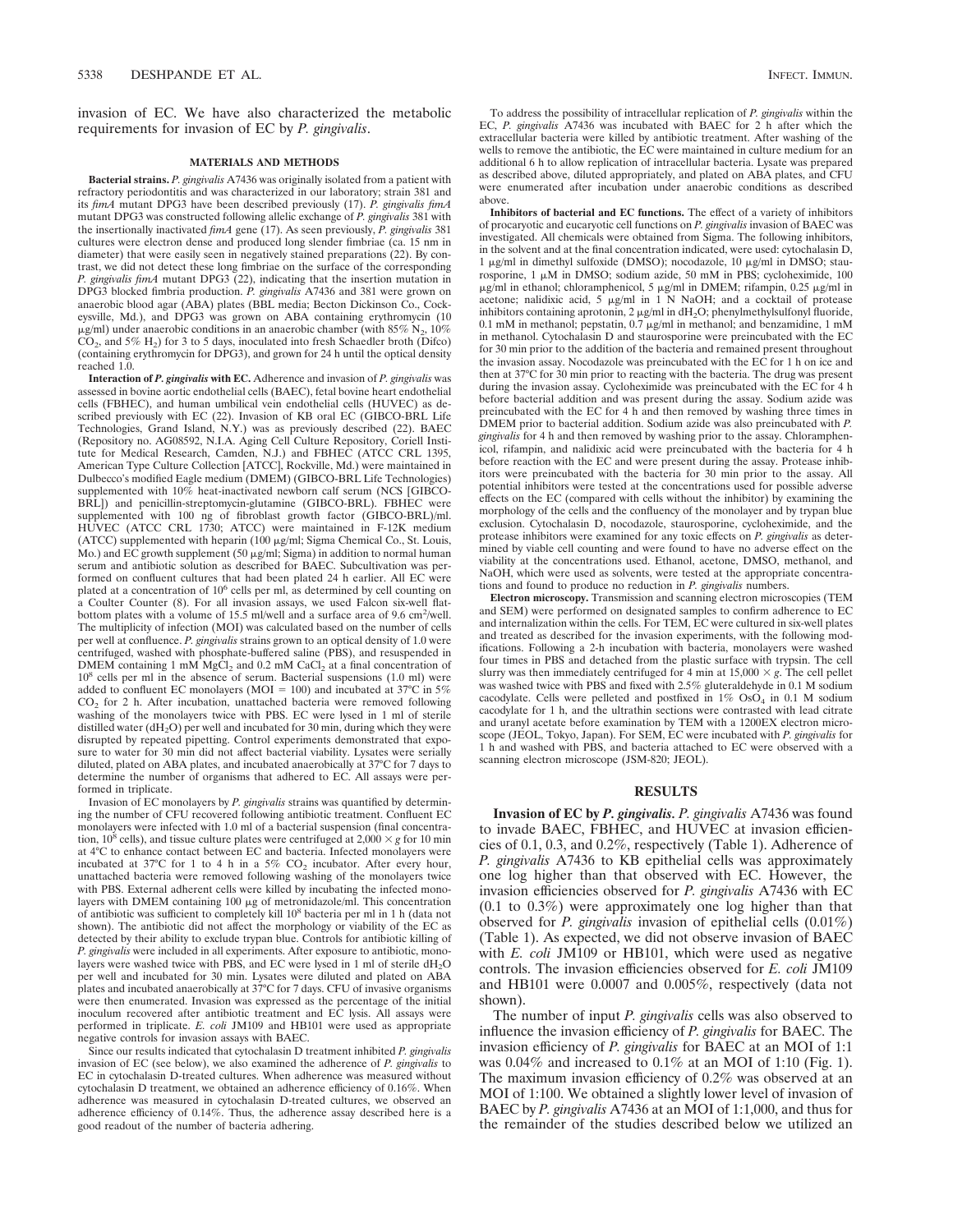|  | TABLE 1. Invasion of epithelial and endothelial cells by P. |  |  |
|--|-------------------------------------------------------------|--|--|
|  | gingivalis A7436                                            |  |  |

| Cell type                        | Bacteria adhering<br>and invading<br>$(\%)^a$ | Invasion<br>efficiency<br>$(\%)^b$ |
|----------------------------------|-----------------------------------------------|------------------------------------|
| KB epithelial                    | $1.1 \pm 0.3$                                 | $0.01 \pm 0.003$                   |
| Bovine aortic endothelial        | $0.12 \pm 0.02$                               | $0.1 \pm 0.03$                     |
| Bovine heart endothelial         | $0.35 \pm 0.04$                               | $0.3 \pm 0.04$                     |
| Human umbilical vein endothelial | $0.5 \pm 0.06$                                | $0.2 \pm 0.05$                     |
|                                  |                                               |                                    |

*<sup>a</sup>* Defined as the percentage of CFU input that bound to epithelial or endothelial cells; represents both bacteria adhering and invading. Values are the means of triplicate independent determinations from a typical experiment  $\pm$ standard deviations. *<sup>b</sup>* Percentage of the inoculum (*P. gingivalis*) protected from metronidazole

killing after the infection period relative to the number of bacteria adhering. Values are the means of triplicate independent determinations from a typical experiment  $\pm$  standard deviations.

MOI of 1:100. At an MOI of 1:100, optimal invasion of BAEC by *P. gingivalis* A7436 was observed at 2 h with no further increase in invasion with an extended incubation period up to 4 h (data not shown). We also found that a majority of the *P. gingivalis* organisms that had adhered to the EC were found to invade as assessed by an antibiotic protection assay (Table 1). Centrifugation of *P. gingivalis* cultures on the EC monolayers was observed to slightly enhance the invasion efficiency but was not required for active invasion (data not shown).

Adherence and invasion efficiencies of the *P. gingivalis* wildtype strains 381 and A7436 to BAEC were similar (Table 2). In contrast to the results obtained with the *P. gingivalis* wild-type strain 381, we did not detect adherence of the *P. gingivalis fimA* mutant DPG3 to BAEC. In agreement with the results obtained in the adherence assay, we did not detect invasion of BAEC by *P. gingivalis* DPG3. These results are in agreement with our previous observations in a KB oral epithelial cell line (22) and indicate that the major fimbriae are required for invasion of EC.

We also found that *P. gingivalis* was capable of replicating within BAEC, increasing from a mean of  $4.2 \times 10^6$  CFU detected following a 2-h incubation to a mean of  $6.2 \times 10^7$ CFU detected following a 6-h incubation period (data not shown). The BAEC were viable following the 6-h incubation



FIG. 1. MOI of *P. gingivalis* for BAEC. *P. gingivalis* A7436 was grown as described in Materials and Methods, and  $10^5$  to  $10^9$  CFUs were added to  $10^6$ BAEC and incubated as described for the invasion assays. The invasion efficiency is defined as the percentage of the inoculum (*P. gingivalis*) protected from metronidazole killing after the infection period. For MOI of 0.1, 1.0, 10, 100, and 1,000, 10<sup>5</sup>, 10<sup>6</sup>, 10<sup>7</sup>, 10<sup>8</sup>, and 10<sup>9</sup> *P. gingivalis* CFU, respectively, were used.

TABLE 2. Invasion of BAEC by *P. gingivalis*

| Strain | Bacteria<br>adhering and<br>invading $(\%)^a$ | Invasion<br>efficiency $(\%)^b$ |
|--------|-----------------------------------------------|---------------------------------|
| A7436  | $0.12 \pm 0.02$                               | $0.10 \pm 0.03$                 |
| 381    | $0.11 \pm 0.01$                               | $0.10 \pm 0.01$                 |
| DPG3   | $0.001 \pm 0.0003$                            | $0.001 \pm 0.0004$              |

*<sup>a</sup>* Defined as the percentage of CFU input that bound to EC; represents both bacteria adhering and invading. Values are the means of triplicate independent determinations from a typical experiment  $\pm$  standard deviations.

b Percentage of the inoculum (*P. gingivalis*) protected from metronidazole killing after the infection period. Values are the means of triplicate independent determinations from a typical experiment  $\pm$  standard deviations.

period with *P. gingivalis* as determined by trypan blue dye exclusion (data not shown). We were unable to accurately assess the growth of *P. gingivalis* in EC for longer periods of time due to alterations in the morphology of the BAEC monolayer following long-term incubation with *P. gingivalis* A7436.

**Electron microscopy.** We next examined the nature of the interaction of *P. gingivalis* with EC by electron microscopy. *P. gingivalis* wild-type strain A7436 was seen adhering to BAEC and could be seen entering an individual cell (Fig. 2A and B). *P. gingivalis* A7436 could be seen intimately attached to both BAEC and to FBHEC (Fig. 2A, B, E, and F). This intimate attachment included the presence of microvilli protruding from the EC and surrounding the attached bacteria; this process may represent the initial formation of a cytoplasmic vacuole. *P. gingivalis* A7436 was also visible within the cytoplasm of BAEC and FBHEC and was detected within what appeared to be vacuoles (Fig. 2B and F). Similar results were observed in HUVEC infected with *P. gingivalis* A7436 (data not shown). We also observed the presence of microvilli protruding from the cell surface in BAEC infected with *P. gingivalis* wild-type strain 381 (Fig. 2C). In contrast, we did not observe microvilli on the surface of BAEC infected with the *fimA* mutant strain, nor did we detect alterations in the BAEC surface (Fig. 2D). Likewise, *P. gingivalis* DPG3 was not detected within EC.

We also examined the interactions of *P. gingivalis* A7436, 381, and DPG3 with BAEC and FBHEC by SEM. Following the addition of *P. gingivalis* wild-type strain A7436 or 381, profound changes in the normal architecture of the EC surface occurred with the appearance of long microvilli surrounding large bacterial clumps (Fig. 3B, C, and F). However, no such change was observed with the *fimA* mutant DPG3 (Fig. 3D). Taken together, these results suggest that the major fimbriae may trigger a sequence of events that can lead to the reorganization of cytoskeletal components, giving rise to long microvilli which facilitate fimbrial contact with the EC. In the absence of fimbria expression, *P. gingivalis* does not appear to come into contact with the EC nor does it trigger host signaling events.

**Metabolic requirements for invasion.** Inhibition of invasion of BAEC by *P. gingivalis* with compounds that impede various metabolic functions of eucaryotic and procaryotic cells was examined as shown in Table 3. Bacterial DNA and RNA synthesis does not appear to be required for invasion, as nalidixic acid and rifampin did not inhibit *P. gingivalis* invasion of BAEC. Similarly, bacterial and BAEC de novo protein synthesis was not required for invasion since both chloramphenicol and cycloheximide did not reduce the invasion of BAEC by *P. gingivalis*. All these compounds were also tested at higher concentrations (five times the concentration indicated in the Materials and Methods section) and were found to have no effect on the invasion of BAEC by *P. gingivalis* (data not shown).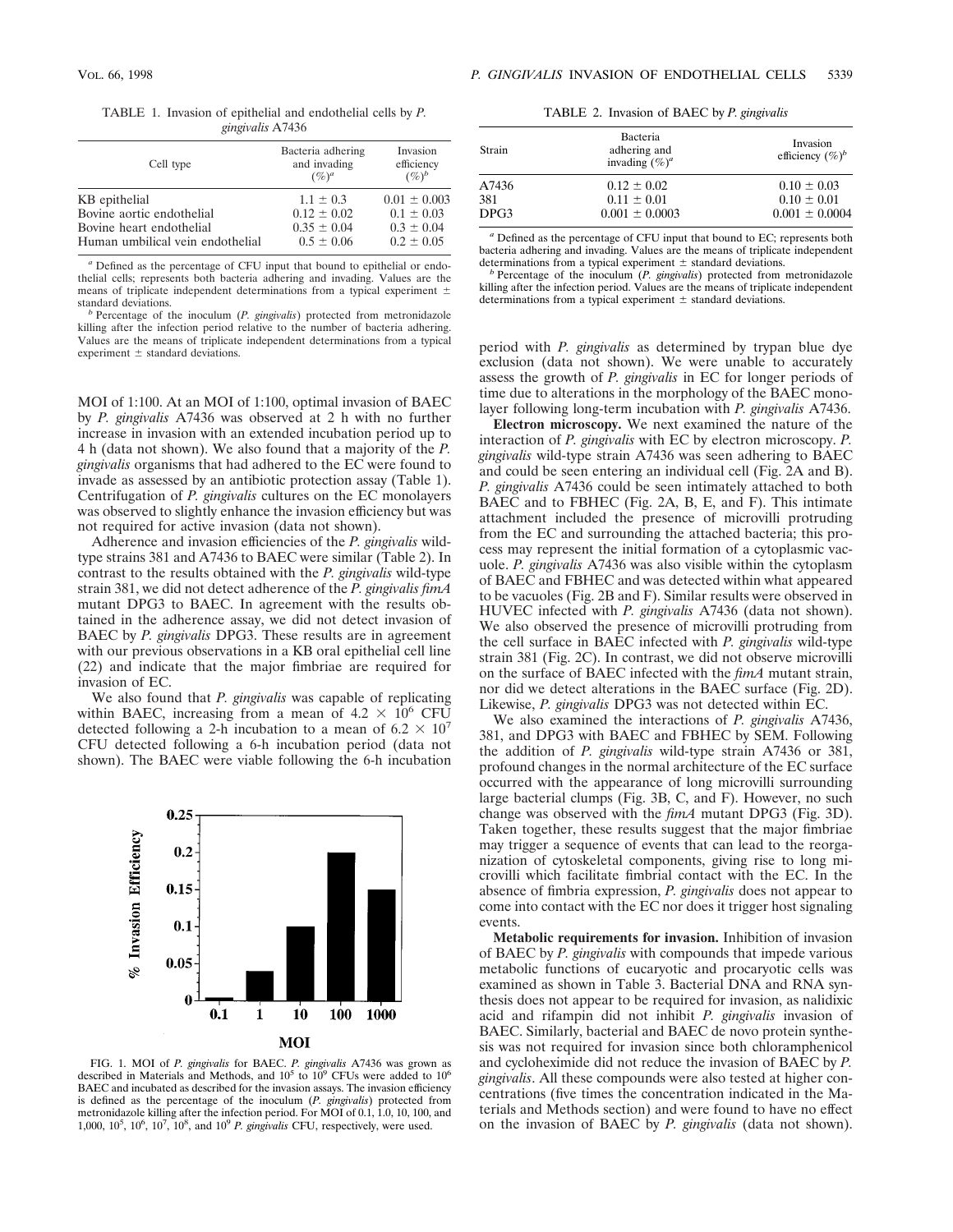

FIG. 2. Transmission electron micrographs demonstrating *P. gingivalis* invasion of EC. (A and B) BAEC with *P. gingivalis* A7436. (A) At the cell surface, bacteria appear to induce EC structural rearrangements consistent with an endocytic mechanism. (B) Internalized bacteria are found within vacuole. (C) BAEC with *P. gingivalis* 381. Note the apparent contact between microfilamentous cellular components and surface-adhering *P. gingivalis*. (D) BAEC with *P. gingivalis fimA* mutant DPG3. Absence of intimate interaction between EC surface and bacteria. (E and F) FBHEC incubated with *P. gingivalis* A7436. Surface adherence (E) and engulfment in vacuole (F). Arrows in all panels point to P. gingivalis. Bars on each image are 0.5  $\mu$ m unless otherwise specified. Composite image was constructed with Adobe Photoshop 3.0.

Cytochalasin D, an inhibitor of actin polymerization, and nocodazole, an inhibitor of microtubule formation, substantially reduced invasion, indicating that both microfilaments and microtubule activity are required for invasion. Staurosporine, a broad-spectrum inhibitor of protein kinases, inhibited invasion, suggesting that protein phosphorylation is involved in the EC signaling pathway that results in bacterial entry into the cell. EC as well as *P. gingivalis* energy metabolism is also

required for active invasion of *P. gingivalis*, as sodium azide (which reduced the proton motive force and inhibits cytochrome oxidase) inhibited invasion when bacteria or BAEC were preincubated with this compound. The cocktail of protease inhibitors, aprotonin, phenylmethylsulfonyl fluoride, pepstatin, and benzamidine, at concentrations predetermined not to be lethal to the BAEC monolayers or to *P. gingivalis*, inhibited *P. gingivalis* invasion of BAEC by 99% (Table 3).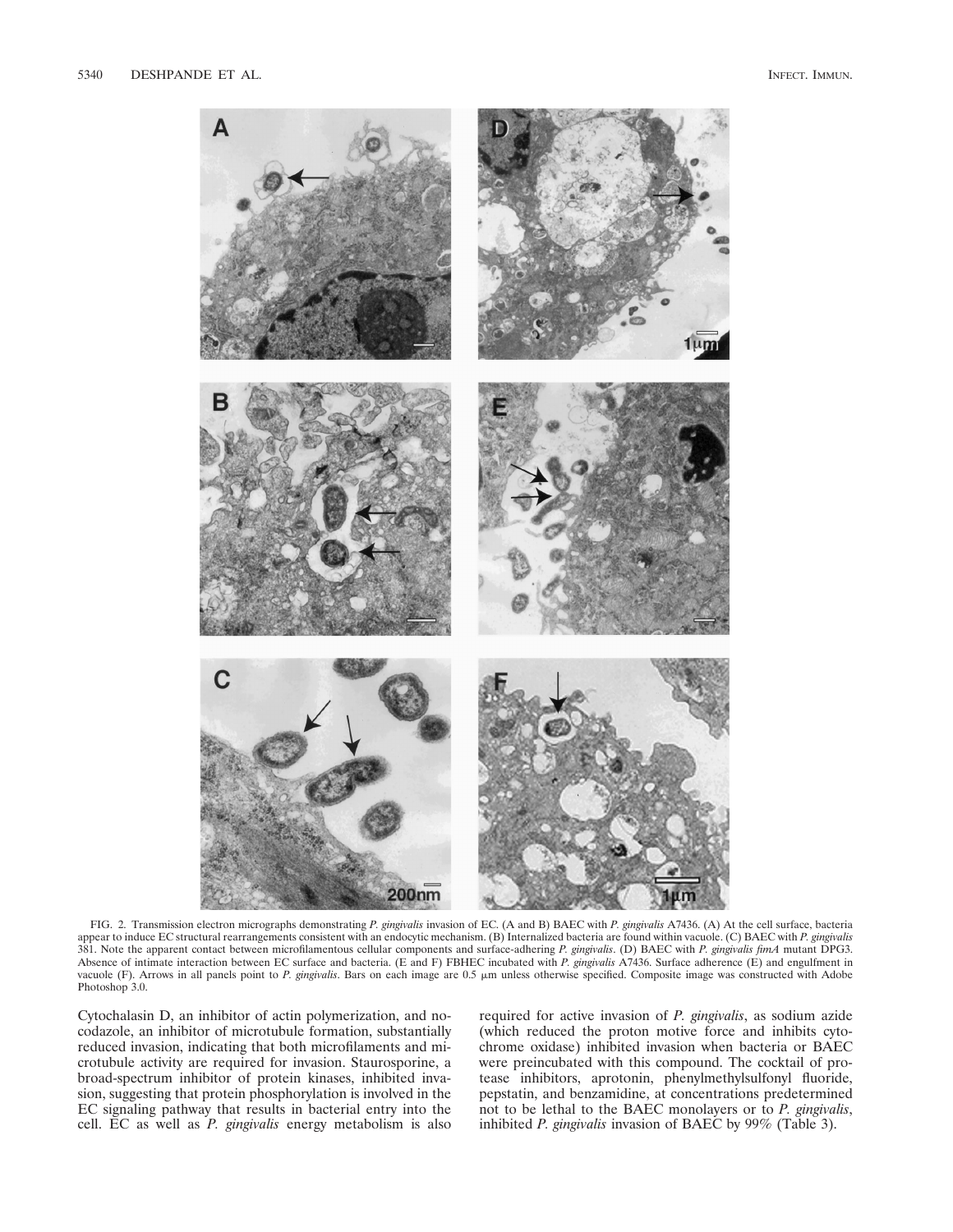

FIG. 3. Adherence of *P. gingivalis* to EC examined by SEM. (A) Uninfected BAEC. (B) BAEC infected with *P. gingivalis* A7436. (C) BAEC infected with *P. gingivalis* 381. (D) BAEC infected with *P. gingivalis fimA* mutant DPG3. (E) Uninfected FBHEC. (F) FBHEC infected with *P. gingivalis* A7436.

# **DISCUSSION**

Invasion of epithelial cells by *P. gingivalis* has been reported by a number of investigators (8, 14, 16, 22). However, this is the first report on the invasion of EC by *P. gingivalis*. We have demonstrated that *P. gingivalis* can invade FBHEC and BAEC

as well as HUVEC. We found that *P. gingivalis* was capable of replicating within EC, suggesting that it has the capacity to persist within this host cell and possibly to alter the integrity of the EC. We also observed that a majority of the *P. gingivalis* organisms that had adhered to the EC were able to actively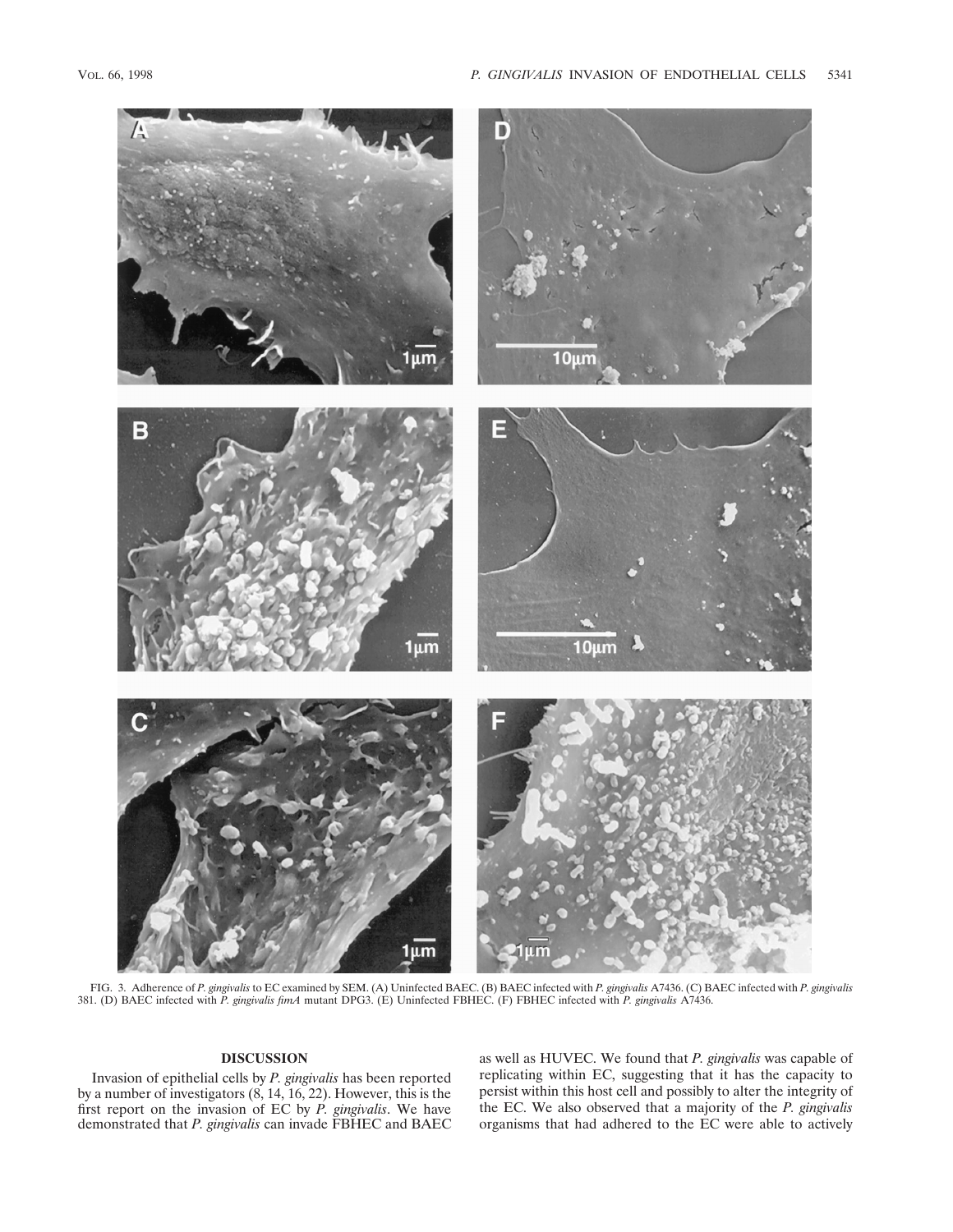TABLE 3. Effects of metabolic inhibitors on *P. gingivalis* A7436 invasion of BAEC

| Inhibitor           | $T \text{arget}^a$                       | $\%$<br>Inhibition $b$ |  |
|---------------------|------------------------------------------|------------------------|--|
| Cytochalasin D      | $EC$ (actin)                             | $97.5 \pm 1.2$         |  |
| Nocodazole          | EC (microtubule)                         | $87.4 \pm 1.3$         |  |
| Staurosporine       | EC (protein kinase)                      | $86.6 \pm 4.2$         |  |
| Cycloheximide       | EC (protein synthesis)                   | $2.5 \pm 0.8$          |  |
| Sodium azide        | EC (energy metabolism)                   | $80.5 \pm 2.1$         |  |
| Sodium azide        | <i>P. gingivalis</i> (energy metabolism) | $99.1 \pm 0.1$         |  |
| Chloramphenicol     | <i>P. gingivalis</i> (protein synthesis) | $3.2 \pm 0.4$          |  |
| Rifampin            | <i>P. gingivalis</i> (RNA synthesis)     | $4.1 \pm 1.9$          |  |
| Nalidixic acid      | <i>P. gingivalis</i> (DNA synthesis)     | $3.3 \pm 1.1$          |  |
| Protease inhibitors | <i>P. gingivalis</i> (proteases)         | $99.1 \pm 0.2$         |  |

*<sup>a</sup>* Inhibitors were preincubated with either the endothelial cells or *P. gingivalis*

<sup>b</sup> Reduction in invasion in the presence of inhibitors as compared with that of a control with no inhibitor present. Values are means  $\pm$  standard deviations (*n* = 3).

invade, suggesting a highly efficient endocytic uptake of surface-adherent organisms. Similar results have been observed during invasion of brain microvascular EC by group B streptococci (21). Whether *P. gingivalis* uses an endocytic pathway for uptake into EC has not yet been established; however, analysis of the invasion of EC by *P. gingivalis* by electron microscopy supports the endocytic pathway of engulfment. In addition, studies of *P. gingivalis* invasion of epithelial cells have shown that treatment of epithelial cells with monodansylcadaverine and ouabain, substances that inhibit the formation of coated pits, results in reduction in the number of invading *P. gingivalis* (27). Thus it is possible that *P. gingivalis* utilizes a similar pathway for the invasion of EC.

The major fimbria of *P. gingivalis* appears to play a major role in adherence and invasion of BAEC, since we did not detect invasion by the *fimA* mutant DPG3. Previous studies have established that *P. gingivalis* DPG3 does not produce fimbriae detectable by electron microscopy or Western blot analysis (17, 22). The involvement of *P. gingivalis* major fimbriae in invasion of epithelial cells has been reported previously (23, 32). We cannot rule out the possibility that molecules other than fimbriae may also be required for the adherence of *P. gingivalis* to EC. Our recent results indicate that digestion of *P. gingivalis* A7436 with amyloglucosidase, which partially dissolves the polysaccharide capsule, increases threefold the invasion efficiency of *P. gingivalis* for BAEC (6). It is well documented that in other bacteria the production of a polysaccharide capsule may interfere with attachment of bacteria to epithelial and endothelial cells (30, 31). It has been demonstrated that polysaccharide capsule-deficient mutants of *Haemophilus influenzae* type B exhibit enhanced adherence to and invasion of human cells (30). Whether the partial digestion of *P. gingivalis* capsule helped to unmask or expose adhesive ligands and fimbriae present on *P. gingivalis* cell surface remains to be determined.

It appears that invasion of EC by *P. gingivalis* shares some similar characteristics with the invasion process for epithelial cells, while other characteristics are unique to the EC. Electron microscopic analysis confirmed the intimate interaction of *P. gingivalis* A7436 and 381 with BAEC. The interaction of *P. gingivalis* with BAEC appears to involve attachment to BAEC and subsequent engulfment of the bacteria and is similar to what has been previously observed during invasion of epithelial cells by *P. gingivalis* (22). Invasion of EC by *P. gingivalis* does not require bacterial DNA, RNA, or de novo protein synthesis,

while these bacterial functions are reported to be essential for epithelial cell invasion by *P. gingivalis* (14). Endothelial and epithelial cell invasion, however, seems to require the energy metabolism of both BAEC and bacteria, as well as the expression of the *P. gingivalis* proteases (14). In agreement with observations of invasion of epithelial cells by *P. gingivalis* (27), our results indicate that cytoskeletal rearrangements and protein phosphorylation are required for invasion of BAEC by *P. gingivalis*. It appears that the receptors required for adherence of *P. gingivalis* may be present on the EC surface since de novo protein synthesis of EC is not required for invasion.

The interactions between *P. gingivalis* outer membrane components and EC have been studied extensively by Darveau and colleagues (5). These investigators have shown that LPS of *P. gingivalis* does not stimulate E-selectin expression and that it can block E-selectin expression by LPS from other gram-negative bacteria (5). However, it remains to be determined how the active invasion of EC by viable *P. gingivalis* cells affects the regulation of specific adhesion molecules as well as the cytokine response of the EC. A number of microorganisms have been observed to actively invade EC by a process that stimulates adhesion molecule expression and cytokine production (7, 11–13, 15). *Chlamydia pneumoniae*, which has recently been linked to coronary heart disease, has been demonstrated to cause an upregulation of E-selectin, intercellular adhesion molecule (ICAM-1), and vascular cell adhesion molecule (VCAM-1) (13). *Rickettsia rickettsii* infection of EC stimulates these cells to produce interleukin- $1\alpha$  (IL- $1\alpha$ ) (29). *Rickettsia conorii* infection of EC has also been demonstrated to enhance the expression of the adhesive molecules E-selectin, ICAM-1, and VCAM-1 (7). Active invasion of *R. conorii* was also required for production of IL-6 and IL-8 from cultured human EC (12). Likewise, active invasion of epithelial cells by several microorganisms has been demonstrated to modulate endogenous cytokine production (1, 4). Aihara et al. (1) found that only viable *Helicobacter pylori* in direct contact with gastric epithelial cells induces IL-8 formation. Killed bacteria, culture supernatants, and juxtaposition of a cell-impermeable barrier between the epithelial cells and bacteria abrogated the effect. Recent studies indicate that invasion of epithelial cells by *P. gingivalis* results in the inhibition of IL-8 secretion (4). Thus, growing evidence suggests an important role for direct bacteria cell interactions for the modulation of expression of cell adhesion molecules and cytokines.

Several reports have described an association between periodontal disease and coronary artery disease. These include case control studies which demonstrated significant associations after correction for cholesterol, smoking, hypertension, social class, and body mass index (2, 10, 18, 19). Infection with *P. gingivalis* and the biological consequences for increased risk for cardiovascular disease have recently received considerable attention (10). *P. gingivalis* infection can cause local inflammation which leads to ulceration of the gingivae and local vascular changes which increase the incidence and the severity of transient bacteremias when the gingivae are traumatized. Procedures such as dental extraction, periodontal surgery, tooth scaling, and even tooth brushing can lead to the presence of oral bacteria in circulating blood (3). The gingival sulcus is believed to be the most likely area of entry of oral bacteria into the bloodstream, and the integrity of the basement membrane of the oral mucosa, and particularly the gingival sulcus, is paramount in the protection of patients at risk for cardiovascular disease (3). The results presented here indicate that *P. gingivalis* can actively invade and multiply within EC, indicating that *P. gingivalis* has evolved mechanisms for survival and replication within vascular EC. Injured or activated EC (during